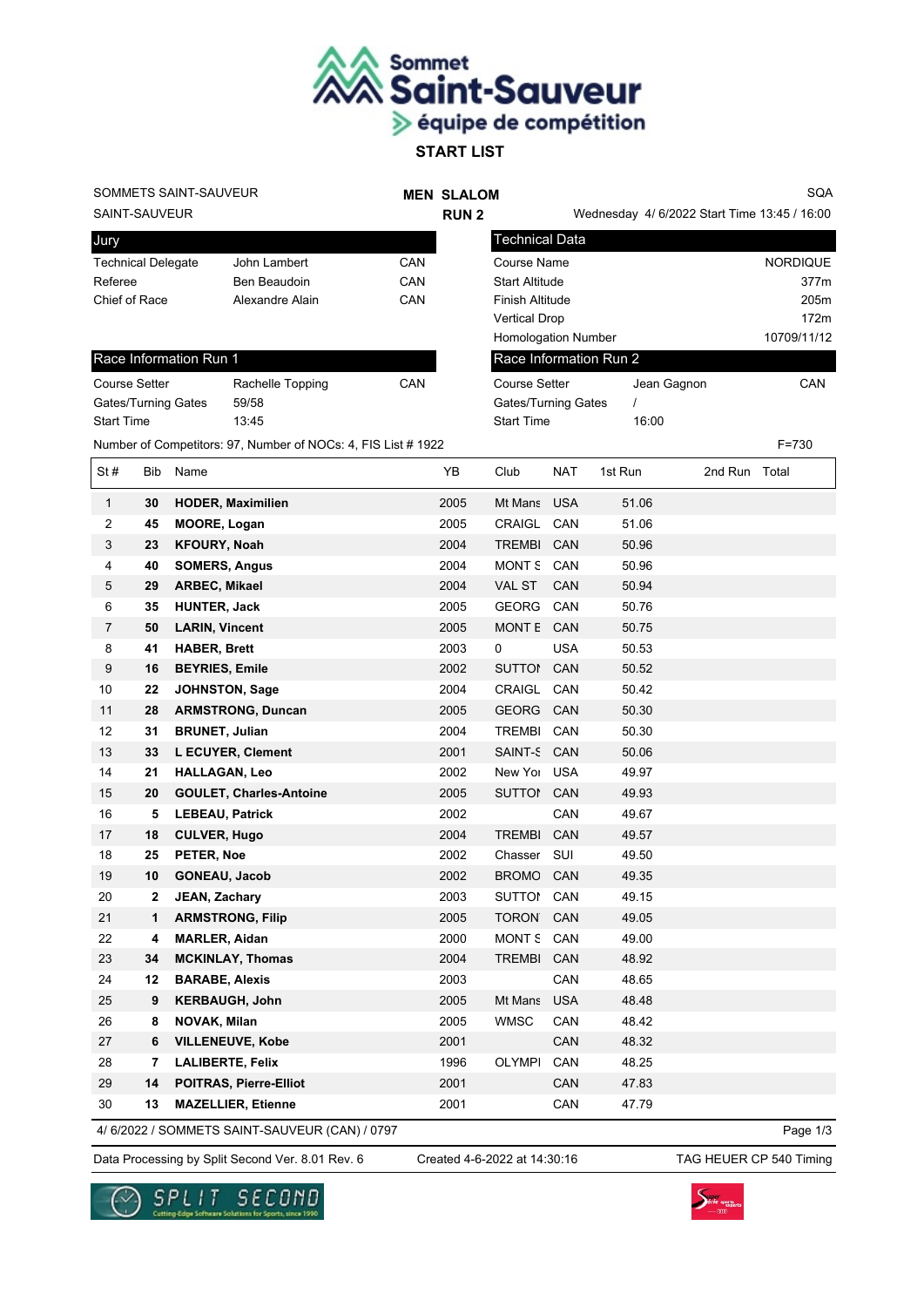## **START LIST**

| SOMMETS SAINT-SAUVEUR<br>SAINT-SAUVEUR |     | <b>MEN SLALOM</b><br><b>RUN2</b> |  |      | SQA<br>Wednesday 4/ 6/2022 Start Time 13:45 / 16:00 |            |         |               |  |
|----------------------------------------|-----|----------------------------------|--|------|-----------------------------------------------------|------------|---------|---------------|--|
| St#                                    | Bib | Name                             |  | YB   | Club                                                | <b>NAT</b> | 1st Run | 2nd Run Total |  |
| 31                                     | 19  | JACQUES-CHARBONNEAU, Noah        |  | 2004 | <b>OLYMPI</b>                                       | CAN        | 51.07   |               |  |
| 32                                     | 24  | <b>LABELLE, Francois</b>         |  | 2003 | <b>TREMBI</b>                                       | CAN        | 51.15   |               |  |
| 33                                     | 26  | <b>FULGA, Luca</b>               |  | 2005 | MONT S CAN                                          |            | 51.23   |               |  |
| 34                                     | 44  | <b>TURNER, Bobby</b>             |  | 2003 | Gould A                                             | <b>USA</b> | 51.37   |               |  |
| 35                                     | 59  | <b>FRAPPIER, William-Alexis</b>  |  | 2004 | MONT ( CAN                                          |            | 51.48   |               |  |
| 36                                     | 69  | <b>DESILETS, Elie</b>            |  | 2000 | SAINT-S CAN                                         |            | 51.62   |               |  |
| 37                                     | 27  | <b>TREMBLAY, Raphael</b>         |  | 2000 | SAINT-S CAN                                         |            | 51.63   |               |  |
| 38                                     | 51  | <b>FILION, Maxime</b>            |  | 2005 | SAINT-S CAN                                         |            | 51.78   |               |  |
| 39                                     | 64  | <b>MCKELLAR, Ross</b>            |  | 2005 | <b>ALPINE</b>                                       | CAN        | 51.79   |               |  |
| 40                                     | 81  | <b>ROBITAILLE, Philippe</b>      |  | 2005 | SAINT-S                                             | CAN        | 51.89   |               |  |
| 41                                     | 46  | <b>CORRIVEAU, Mathis</b>         |  | 2004 | SAINT-S CAN                                         |            | 51.94   |               |  |
| 42                                     | 56  | JOMPHE-RICCHI, Emile             |  | 2005 | <b>OLYMPI</b>                                       | CAN        | 52.11   |               |  |
| 43                                     | 48  | <b>BERTRAND, Victor</b>          |  | 2003 | <b>SC CHA</b>                                       | <b>FRA</b> | 52.17   |               |  |
| 44                                     | 36  | LISE-CODERRE, Charl-Rober        |  | 2005 | VAL ST                                              | CAN        | 52.19   |               |  |
| 45                                     | 83  | <b>BOSSE, Samuel</b>             |  | 2003 | <b>ALPINE</b>                                       | <b>CAN</b> | 52.33   |               |  |
| 46                                     | 39  | RACHWAL, Reid                    |  | 2004 |                                                     | <b>USA</b> | 52.37   |               |  |
| 47                                     | 60  | <b>CAVERS, Dax</b>               |  | 2004 | <b>CRAIGL</b>                                       | CAN        | 52.59   |               |  |
| 48                                     | 53  | NELLA, Aidan                     |  | 2003 | GEORG                                               | CAN        | 52.69   |               |  |
| 49                                     | 58  | <b>LAVIGNE, Lucas</b>            |  | 2003 | SAINT-S CAN                                         |            | 52.87   |               |  |
| 50                                     | 74  | DORE, Leo-Pier                   |  | 2005 | MONT L                                              | CAN        | 53.28   |               |  |
| 51                                     | 54  | <b>BERUBE, Samuel</b>            |  | 2004 | SUTTOI                                              | CAN        | 53.33   |               |  |
| 52                                     | 61  | <b>SIMARD, Philippe</b>          |  | 2005 | MONT S                                              | CAN        | 53.43   |               |  |
| 53                                     | 72  | <b>HOGUE, Simon-Olivier</b>      |  | 2005 | SAINT-S CAN                                         |            | 53.52   |               |  |
| 54                                     | 71  | <b>VEILLEUX-NADEAU, Jules</b>    |  | 2003 | <b>TREMBI</b>                                       | CAN        | 53.63   |               |  |
| 55                                     | 49  | <b>PYLE, Christopher</b>         |  | 2004 | Gould A                                             | <b>USA</b> | 53.90   |               |  |
| 56                                     | 66  | <b>ROBINSON, Peter</b>           |  | 2003 | <b>THUNDI</b>                                       | CAN        | 54.08   |               |  |
| 57                                     | 78  | <b>HAZY, Tamas</b>               |  | 2005 |                                                     | CAN        | 54.16   |               |  |
| 58                                     | 90  | <b>PRUDHOMME, Felix</b>          |  | 2004 | SAINT-S CAN                                         |            | 54.32   |               |  |
| 59                                     | 84  | DAVEY, Oliver                    |  | 2003 | VORLA( CAN                                          |            | 54.38   |               |  |
| 60                                     | 73  | <b>CARNAHAN, Jack</b>            |  | 2003 | <b>BELLE</b> I                                      | CAN        | 54.58   |               |  |
| 61                                     | 70  | <b>BARON, Liam</b>               |  | 2005 | Mt Mans                                             | <b>USA</b> | 54.64   |               |  |
| 62                                     | 67  | <b>LOWELL, Tommy</b>             |  | 2004 | Gould A                                             | <b>USA</b> | 54.72   |               |  |
| 63                                     | 79  | <b>VENNE, Alaric</b>             |  | 2000 | <b>TREMBI</b>                                       | CAN        | 54.79   |               |  |
| 64                                     | 37  | <b>DUFRESNE, Thomas</b>          |  | 1997 | ORFOR CAN                                           |            | 55.27   |               |  |
| 65                                     | 92  | <b>GAGNE, Mathias</b>            |  | 2005 | TREMBI CAN                                          |            | 55.37   |               |  |
| 66                                     | 80  | <b>LANDRY, Thomas</b>            |  | 2005 | MONT (CAN                                           |            | 56.02   |               |  |
| 67                                     | 75  | <b>SABOURIN, Ricardo</b>         |  | 2005 | <b>BELLE</b> I                                      | CAN        | 56.02   |               |  |
| 68                                     | 93  | DORE, Ian-Loic                   |  | 2003 | OLYMPI                                              | CAN        | 57.05   |               |  |
| 69                                     | 89  | <b>GAUTHIER, Zachary</b>         |  | 2001 | MONT \                                              | CAN        | 57.12   |               |  |
| 70                                     | 86  | <b>BURKE, William</b>            |  | 2005 | <b>VORLA(</b>                                       | CAN        | 57.17   |               |  |
| 71                                     | 94  | <b>LARIVEE, Nathan</b>           |  | 2005 | VAL ST                                              | CAN        | 57.32   |               |  |
| 72                                     | 77  | <b>BRUNET, Maxim</b>             |  | 2005 | <b>TREMBI</b>                                       | CAN        | 59.08   |               |  |
| 73                                     | 63  | <b>BOUCHARD, Ethan</b>           |  | 2005 | Gould A                                             | <b>USA</b> | 1:01.33 |               |  |
| 74                                     | 76  | <b>DURIVAGE, Jerome Lee</b>      |  | 2003 | SAINT-S                                             | CAN        | 1:07.92 |               |  |

4/ 6/2022 / SOMMETS SAINT-SAUVEUR (CAN) / 0797

**42 LEMAY, Hugo** 1995 TREMBI CAN 2:03.01

Data Processing by Split Second Ver. 8.01 Rev. 6 Created 4-6-2022 at 14:30:16 TAG HEUER CP 540 Timing

Created 4-6-2022 at 14:30:16

Page 2/3